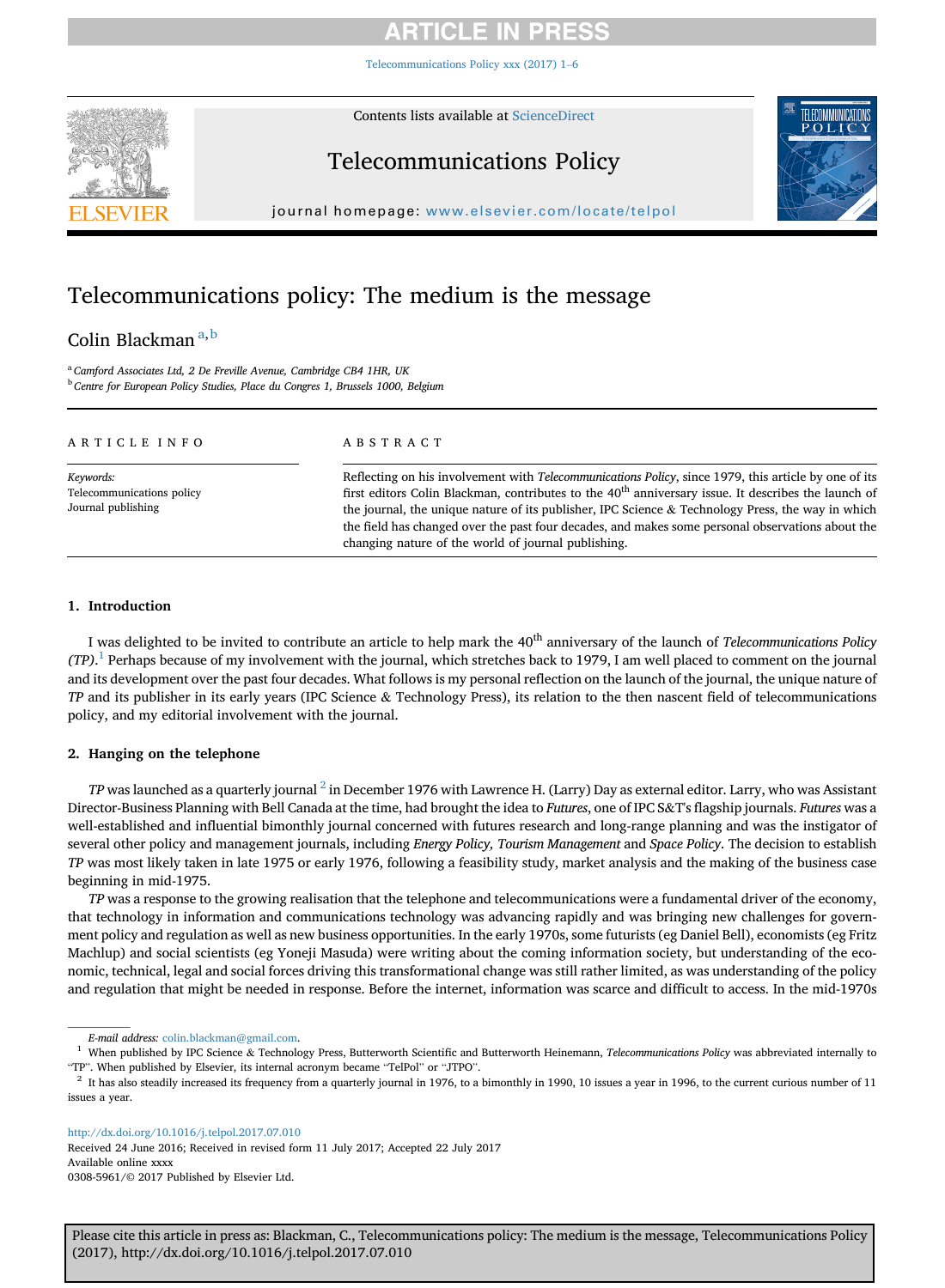

Fig. 1. Telecommunications Policy covers from 1976, 1983 and 1987.

governments had little knowledge and understanding of the field, primarily because telecommunications was almost exclusively the domain of state-owned, operated and regulated monopolies, a domain that was the preserve of telecommunications engineers.

Academic study of the area was also rather limited and fragmented, the interest of a relatively small number of individuals – drawn from economists, lawyers, engineers, political and social scientists. In the USA, there was more of an academic tradition in communications through departments of mass communications, and radio, TV, theatre and film, but elsewhere the academic study of telecommunications policy was patchy to say the least. In the UK, for instance, the academic study of these topics was almost nonexistent. Indeed, its most influential analysts were to be found in boutique consultancies, such as Communications Studies and Planning, a company spun out from University College London by academics such as Michael Tyler, Barry Stapley, Martin Elton and Roger Pye.

So launching a journal on telecommunications policy in the mid-1970s could be considered either as a risky endeavour or prescient. One of the characteristics of IPC S&TP was its ability to identify new trends, particularly before they entered the academic mainstream, and I will elaborate further on this later on. Following its launch, it quickly became clear that there was a real need for a journal on this topic and, compared to other IPC S&TP journal launches, TP grew rapidly over its first few years of publication in terms of the number of subscribers – academic as well as business and government.

This mixed target audience was also reflected in the editorial board, which contained some prestigious names, such as Wally Baer, Henry Boettinger, Colin Cherry, John Diebold, Martin Elton, Herve Nora and Ithiel de Sola Pool, to name a few. Of the 30 original members, only nine were academics, while seven were in government or international organisations, six in consulting or business research organisations, six were from telecom operators, and two from other business sectors.

It is fascinating to look at the content and contributors in the first issue and see the breadth of issues covered, such as:

- Ithiel de Sola Pool on "International aspects of computer communications",
- Edwin B. Parker on "Social implications of computer/telecoms systems",
- Michael Tyler on "Telecommunications and energy policy",
- Paul Polishuk on "Telecommunications policy making and institutions of the US government",
- Francine E. Gordon on "Telecommunications: implications for women", and
- Jacques Vallée on "Distributed management of scientific projects".<sup>3</sup>

Content in the first volume was certainly dominated by US authors, with several articles on US communications policy, the liberalization debate and the positions of the FCC and AT&T. There is also a thread in early issues on international communications, the ITU and OECD, and standards, and also several articles on telecommunications and developing countries. Absent from the first volume is much attention on Europe, including the UK.

#### 3. Deeper understanding

TP could probably not have been conceived and launched by any other publisher. IPC S&TP was a remarkable company. Its

<sup>&</sup>lt;sup>3</sup> Jacques Vallée was one of the journal's original editorial board members. In the Steven Spielberg film, Close Encounters of the Third Kind, Vallée served as the model for the French researcher character, Lacombe (see [https://en.wikipedia.org/wiki/Jacques%5fVall%c9e\)](https://en.wikipedia.org/wiki/Jacques%5fVall%c9e).